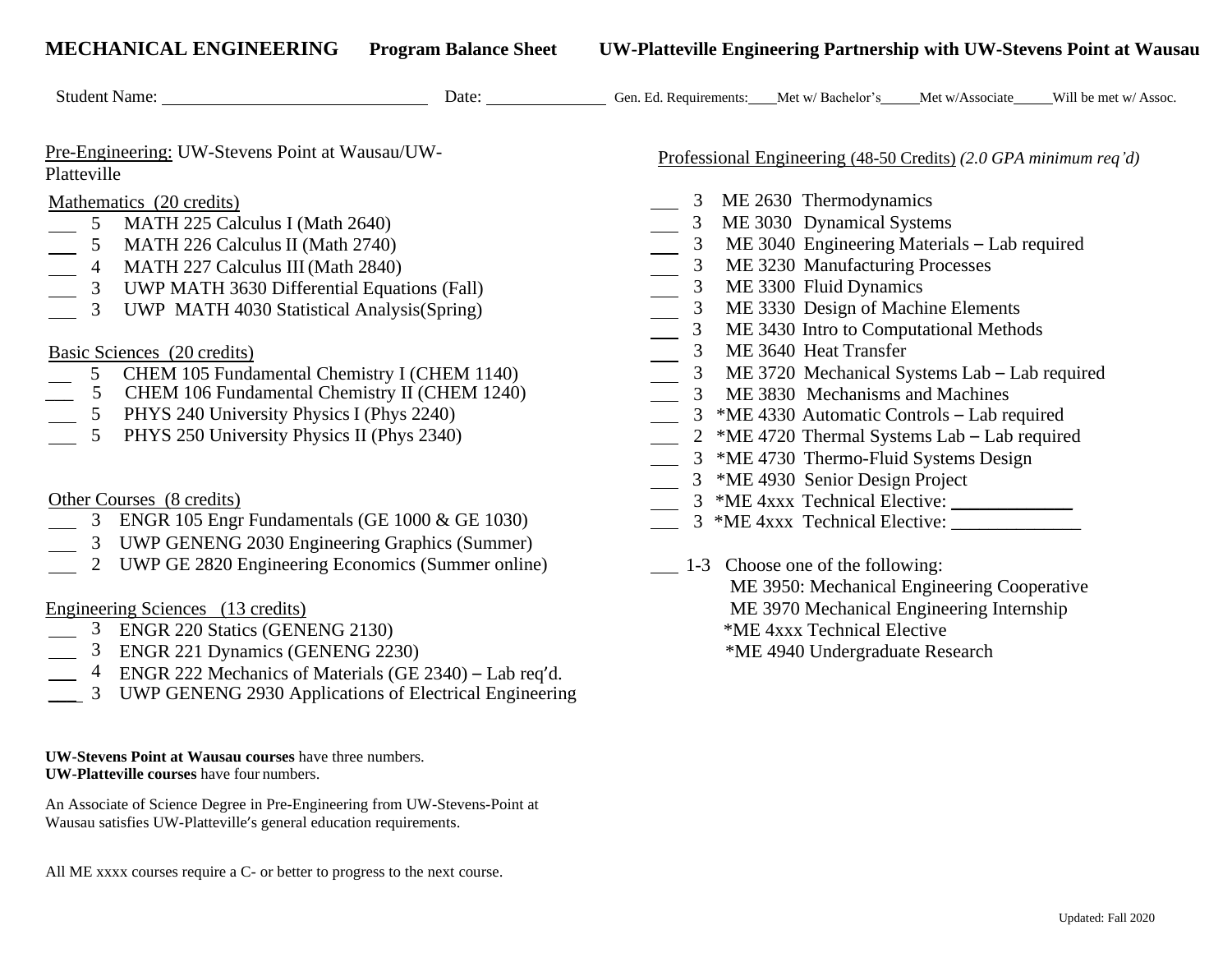**MECHANICAL ENGINEERING Program Balance Sheet UW-Platteville Engineering Partnership with UW-Stevens Point at Wausau Effective Communication (EC)**—6 credits \_\_\_\_\_\_3 English 150 Advanced Freshman English or 202 Sophomore English (Grade of C or better) \_\_\_\_\_\_3 EC \_\_\_\_\_\_\_\_\_\_\_\_ **Knowledge of Human Cultures (HC)–** 9 credits  $\frac{1}{\sqrt{1-\frac{1}{2}}}\text{HC}$ \_\_\_ \_\_\_ HC \_\_\_\_\_\_\_\_\_\_\_\_\_ \_\_\_ \_\_\_ HC \_\_\_\_\_\_\_\_\_\_\_\_\_ **Knowledge of the Natural World (NW) -**13 credits (including one Lab Science course and one Quantitative Literacy course, grade of C or better) *Note: The math, engineering, and physics listed on the other side of this sheet will satisfy this category.* \_\_\_ 3 ENGR 220, Statics \_\_\_ 5 Math 225 Calculus I (QL) \_\_\_ 5 Phys 240, University Physics I (LS) **Critical and Creative Thinking (CCT) –** Minimum of 6 credits \_\_\_ 3 ENGR 105 Engineering Fundamentals \_\_\_ 5 Math 226 Calculus II **Intercultural Knowledge and Competence (IK)**  Minimum of 3 credits \_\_\_ \_\_\_ IK \_\_\_\_\_\_\_\_\_\_\_\_\_\_\_\_\_\_ **Individual, Social, and Environmental Responsibility (SER)** Minimum of 6 credits  $\frac{\text{SER}}{\text{O}}$ \_\_\_ \_\_\_ SER \_\_\_\_\_\_\_\_\_\_\_\_\_\_\_\_\_ **Ethnic Studies** – Minimum of 3 credits (course may be used to satisfy another AS requirement) **\_\_\_ \_\_\_ ES \_\_\_\_\_\_\_\_\_\_\_\_\_\_\_ Engineering Requirements: Math and Basic Science (15-20 credits):**  \_\_\_ 5 Chemistry 117 **or** \_\_\_5 Chemistry 105 **and** \_\_\_ 5 Chemistry 106 \_\_\_ 5 Physics 250 **Engineering Core (3 credits):** \_\_ 3 ENGR 221, Dynamics **Electives—choose 1 (3-4 credits): \_\_\_** 3 ENGR 107 Engineering Graphics **\_\_\_** 4 ENGR 222 Mechanics of Materials **\_\_\_** 3 ENGR 263 Engineering Thermodynamics **\_\_\_** 4 Math 227 Calculus III **\_\_\_** 3 Phys 300 Modern Physics **Total Credits Earned = \_\_\_\_\_\_\_\_\_\_\_ (61-67**  Student Name: \_\_\_\_\_\_\_\_\_\_\_\_\_\_\_\_\_\_\_\_\_\_\_\_\_\_\_\_\_\_\_ Date: \_\_\_\_\_\_\_\_\_\_\_\_\_\_ Gen. Ed. Requirements:\_\_\_\_Met w/ Bachelor's \_\_\_\_Met w/Associate \_\_\_\_Will be met w/ Assoc. **UW-Stevens Point at Wausau Associate in Science in Pre-Engineering Degree - General Education Requirements**  • At least 15 of the 60 credits must be earned at the institution's three campuses. • Minimum of 61-67 credits required. Cumulative 2.0 GPA required.